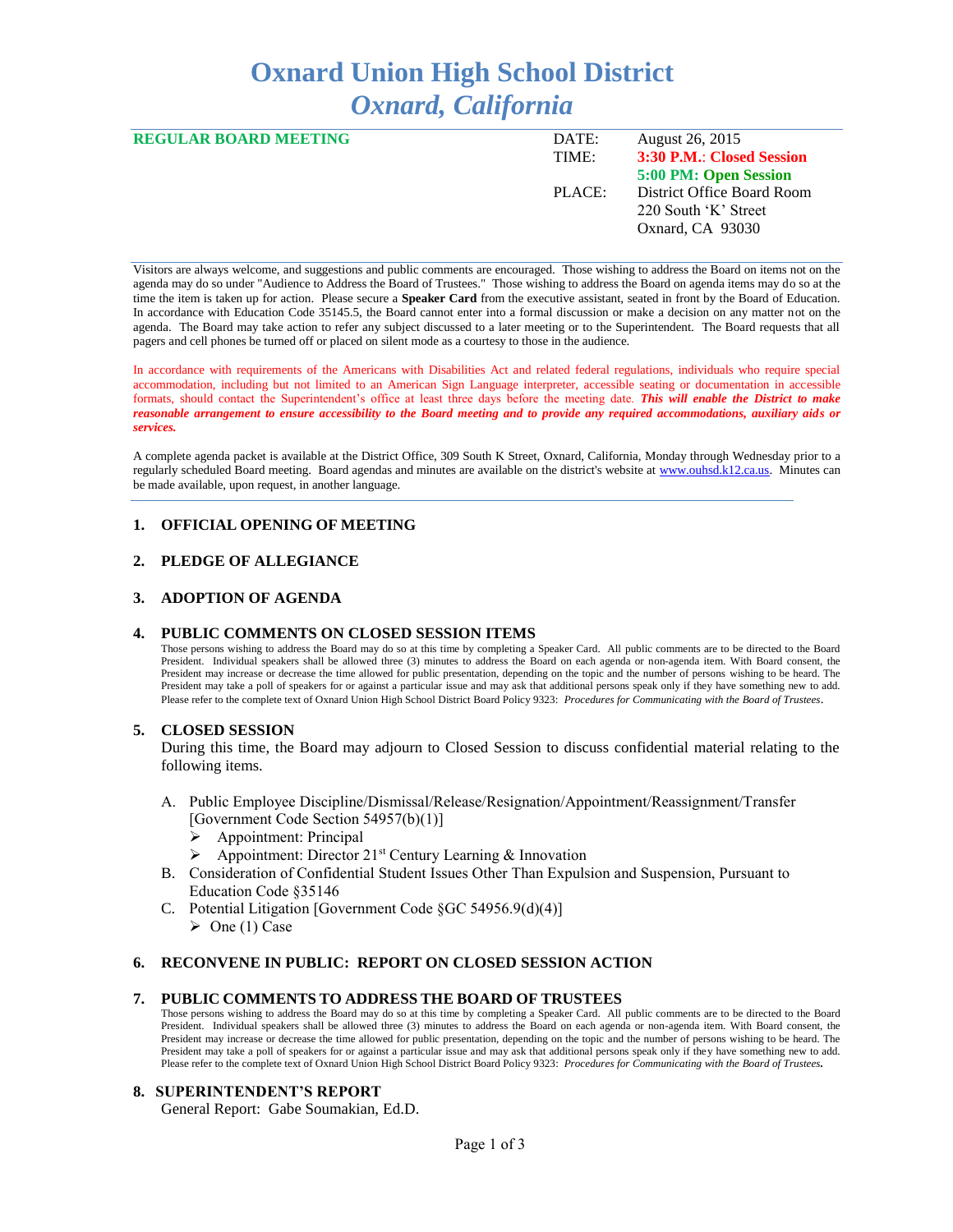Board Meeting Agenda August 26, 2015

# **9. CONSENT CALENDAR**

## **Administrative Services**

- A. Consideration of Approval of 2015-16 Annual Agreement between Oxnard Adult School and Ventura County Office of Education Career Education Center
- B. Consideration of Approval of Donations, June 16 August 17, 2015
- C. Consideration of Approval of Purchase Orders and Direct Pays, July 29 August 12, 2015
- D. Consideration of Approval of Disposal of Surplus Property, June 16 August 17, 2015

## **Educational Services**

- E. Consideration of Approval of the 2015 version of Board Policy Section 0000, AP 0430 Comprehensive Local Plan for Special Education
- F. Consideration of Approval of Agreement between Oxnard Union High School District and Ventura County SELPA for Occupational Therapy Services
- G. Consideration of Approval of the County of Ventura District Attorney THRIVE-Truancy Habits Reduced to Increase Vital Education Programs (SARB/Truancy Funding)
- H. Consideration of Approval of REVISED Agreement between Oxnard Union High School District and Ventura County Office of Education to provide CAL-SAFE (California School Age Families Education) services for 2015-16 at all high schools.
- I. Consideration of Preliminary Approval of Out of State/Country Field Trip: CIHS Marine Biology Team, Honolulu, HI, March 26, 2016-April 1, 2016 (Alternate dates: June 20-25, 2016)

## **Human Resources**

- J. Consideration of Approval of Certificated and Classified Personnel
- K. Consideration of Approval of Renewal of Student Teaching and Practicum Agreement between National University and Oxnard Union High School District

# **10. ACTION ITEMS**

## **Administrative Services**

- A. Consideration of Approval of Revision of Board Policy 3305, Signature Authorization
- B. Consideration of Approval of Reaffirmation of Board Policies 3312, Contracts; 3311, Bids and 3300, Expenditures/Expending Authority
- C. Consideration of Approval of Reaffirmation of Board Policy 3100, *Budget*

## **Educational Services**

D. Consideration of Approval of Renewal of Contract between Oxnard Union High School District and SHMOOP for 2015-16 School Year